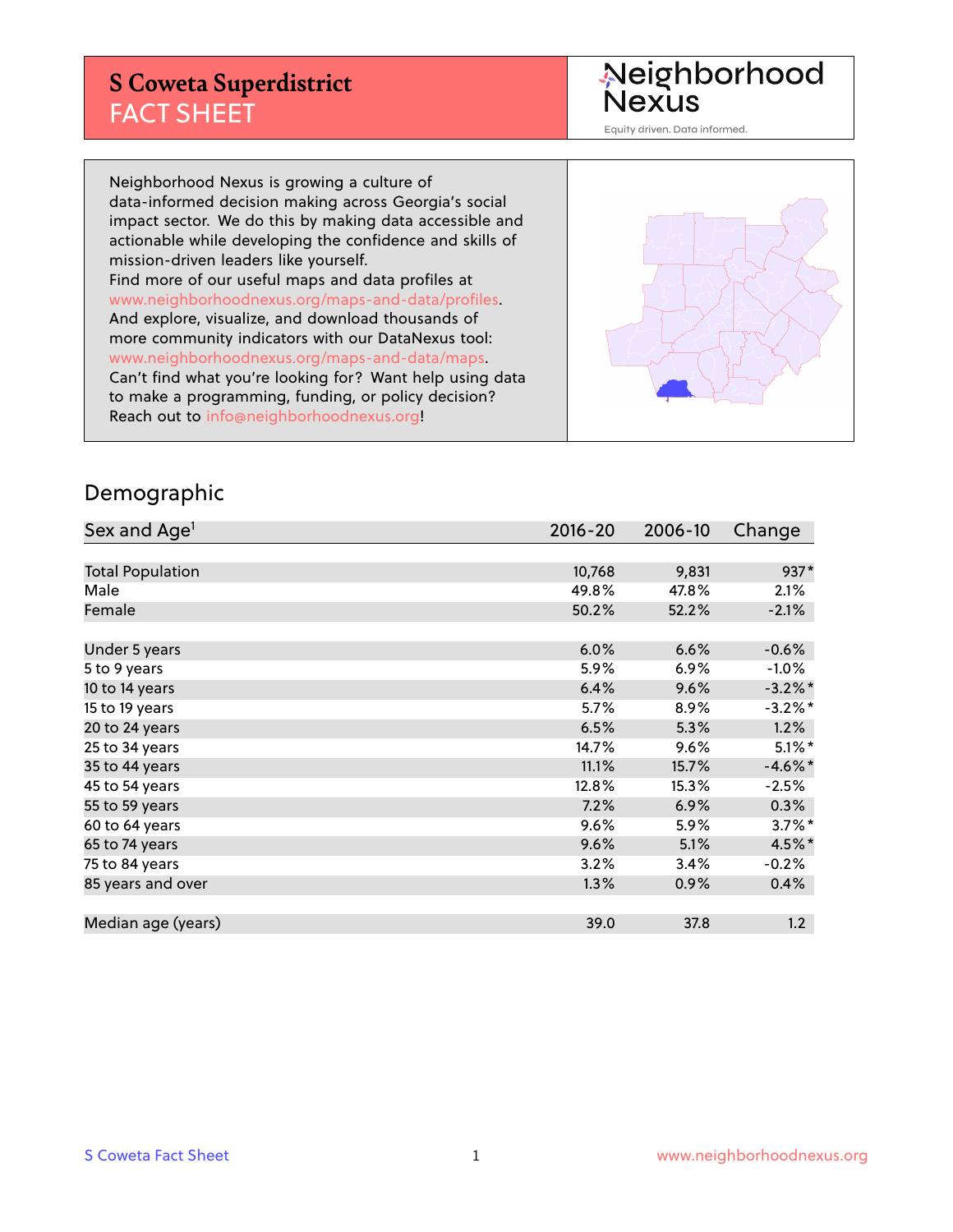# Demographic, continued...

| Race <sup>2</sup>                                            | $2016 - 20$ | 2006-10 | Change      |
|--------------------------------------------------------------|-------------|---------|-------------|
| Total population                                             | 10,768      | 9,831   | 937*        |
| One race                                                     | 97.9%       | 97.0%   | 0.9%        |
| White                                                        | 84.9%       | 83.1%   | 1.7%        |
| <b>Black or African American</b>                             | 11.6%       | 11.2%   | 0.4%        |
| American Indian and Alaska Native                            | 0.6%        | 0.0%    | 0.6%        |
| Asian                                                        | 0.3%        | 0.5%    | $-0.1%$     |
| Native Hawaiian and Other Pacific Islander                   | 0.0%        | 0.0%    | 0.0%        |
| Some other race                                              | 0.5%        | 2.2%    | $-1.7%$     |
| Two or more races                                            | 2.1%        | 3.0%    | $-0.9%$     |
|                                                              |             |         |             |
| Race alone or in combination with other race(s) <sup>3</sup> | $2016 - 20$ | 2006-10 | Change      |
| <b>Total population</b>                                      | 10,768      | 9,831   | $937*$      |
| White                                                        | 87.0%       | 85.1%   | 1.8%        |
| <b>Black or African American</b>                             | 12.1%       | 11.6%   | 0.6%        |
| American Indian and Alaska Native                            | 1.1%        | 0.6%    | 0.5%        |
| Asian                                                        | 0.8%        | 2.4%    | $-1.7%$     |
| Native Hawaiian and Other Pacific Islander                   | 0.5%        | 1.4%    | $-0.9%$     |
| Some other race                                              | 0.9%        | 2.3%    | $-1.4%$     |
|                                                              |             |         |             |
| Hispanic or Latino and Race <sup>4</sup>                     | $2016 - 20$ | 2006-10 | Change      |
| Total population                                             | 10,768      | 9,831   | 937*        |
| Hispanic or Latino (of any race)                             | 3.1%        | 5.3%    | $-2.2%$     |
| Not Hispanic or Latino                                       | 96.9%       | 94.7%   | 2.2%        |
| White alone                                                  | 82.8%       | 79.9%   | 2.9%        |
| Black or African American alone                              | 11.6%       | 11.2%   | 0.4%        |
| American Indian and Alaska Native alone                      | 0.6%        | 0.0%    | 0.6%        |
| Asian alone                                                  | 0.3%        | 0.5%    | $-0.1%$     |
| Native Hawaiian and Other Pacific Islander alone             | 0.0%        | 0.0%    | 0.0%        |
| Some other race alone                                        | 0.1%        | 0.2%    | $-0.1%$     |
| Two or more races                                            | 1.5%        | 2.9%    | $-1.5%$     |
| U.S. Citizenship Status <sup>5</sup>                         | $2016 - 20$ | 2006-10 | Change      |
|                                                              |             |         |             |
| Foreign-born population                                      | 162         | 344     | $-182$      |
| Naturalized U.S. citizen                                     | 75.3%       | 34.3%   | 41.0%*      |
| Not a U.S. citizen                                           | 24.7%       | 65.7%   | $-41.0\%$ * |
|                                                              |             |         |             |
| Citizen, Voting Age Population <sup>6</sup>                  | $2016 - 20$ | 2006-10 | Change      |
| Citizen, 18 and over population                              | 8,414       | 6,806   | $1,608*$    |
| Male                                                         | 49.9%       | 43.5%   | $6.3\%$ *   |
| Female                                                       | 50.1%       | 56.5%   | $-6.3\%$ *  |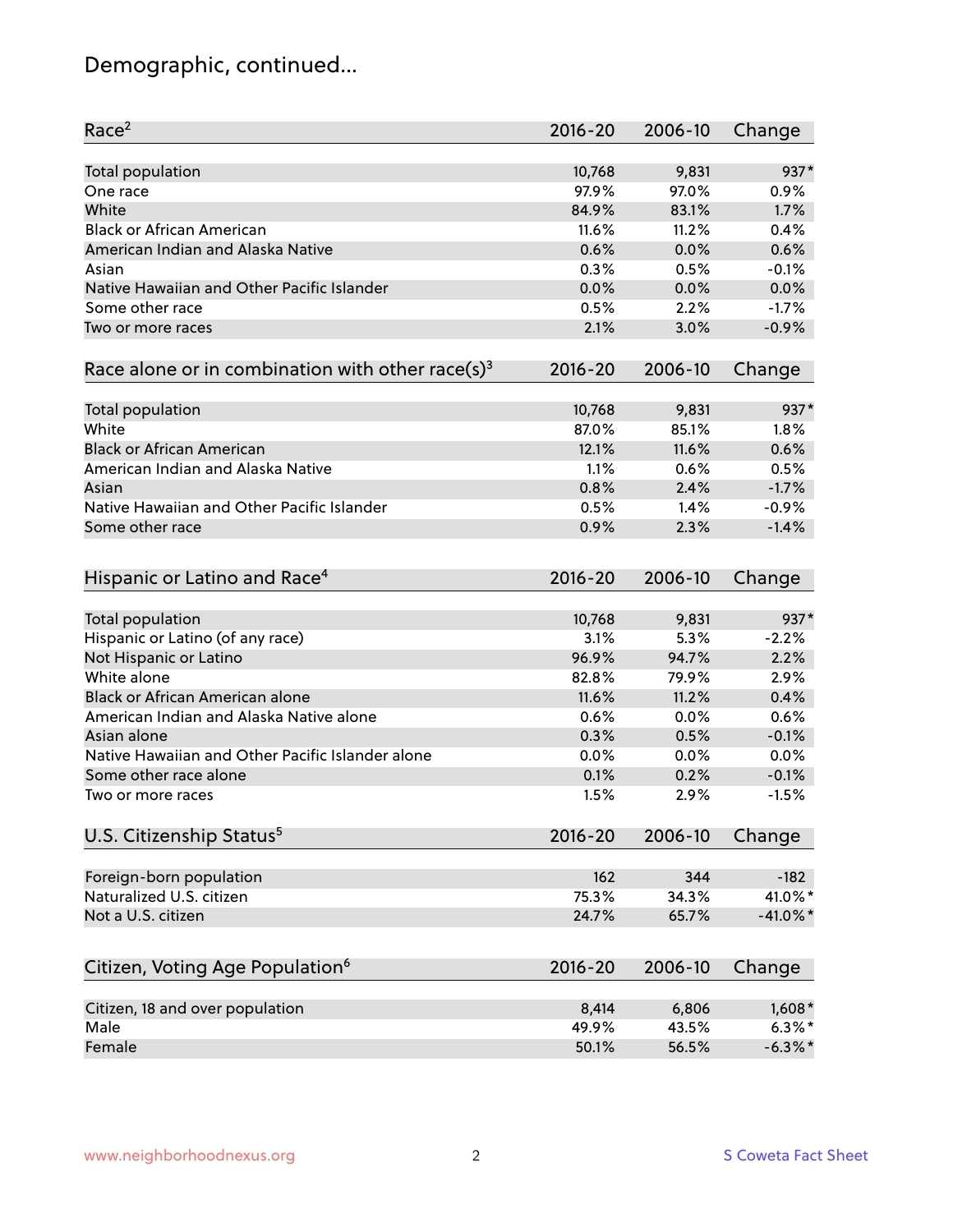#### Economic

| Income <sup>7</sup>                                 | $2016 - 20$ | 2006-10 | Change     |
|-----------------------------------------------------|-------------|---------|------------|
|                                                     |             |         |            |
| All households                                      | 3,958       | 3,441   | $517*$     |
| Less than \$10,000                                  | 3.9%        | 5.5%    | $-1.6%$    |
| \$10,000 to \$14,999                                | 2.7%        | 2.3%    | 0.4%       |
| \$15,000 to \$24,999                                | 4.2%        | 11.3%   | $-7.1\%$ * |
| \$25,000 to \$34,999                                | 6.1%        | 13.2%   | $-7.1\%$ * |
| \$35,000 to \$49,999                                | 10.1%       | 16.2%   | $-6.1%$    |
| \$50,000 to \$74,999                                | 18.4%       | 22.5%   | $-4.0%$    |
| \$75,000 to \$99,999                                | 19.6%       | 12.9%   | $6.7\%$ *  |
| \$100,000 to \$149,999                              | 22.0%       | 11.7%   | 10.3%*     |
| \$150,000 to \$199,999                              | 7.7%        | 3.4%    | 4.4%*      |
| \$200,000 or more                                   | 5.3%        | 1.1%    | $4.3\%$ *  |
| Median household income (dollars)                   | 80,928      | 51,931  | 28,996*    |
| Mean household income (dollars)                     | 92,560      | 62,209  | 30,350*    |
| With earnings                                       | 80.1%       | 82.2%   | $-2.0%$    |
| Mean earnings (dollars)                             | 90,327      | 63,643  | 26,684*    |
| <b>With Social Security</b>                         | 32.5%       | 29.1%   | 3.5%       |
| Mean Social Security income (dollars)               | 23,313      | 15,165  | $8,148*$   |
| With retirement income                              | 28.0%       | 15.5%   | 12.5%*     |
| Mean retirement income (dollars)                    | 29,830      | 20,752  | 9,078*     |
| With Supplemental Security Income                   | $6.3\%$     | 3.5%    | 2.7%       |
| Mean Supplemental Security Income (dollars)         | 11,304      | 6,260   | 5,045      |
| With cash public assistance income                  | 1.4%        | 4.3%    | $-2.9%$    |
| Mean cash public assistance income (dollars)        | $\pmb{0}$   | 6,709   | $-6,709*$  |
| With Food Stamp/SNAP benefits in the past 12 months | 9.6%        | 9.3%    | 0.3%       |
|                                                     |             |         |            |
| Families                                            | 3,050       | 2,577   | 473*       |
| Less than \$10,000                                  | 1.9%        | 4.3%    | $-2.4%$    |
| \$10,000 to \$14,999                                | 0.8%        | 1.2%    | $-0.4%$    |
| \$15,000 to \$24,999                                | 2.1%        | 9.1%    | $-7.0\%$ * |
| \$25,000 to \$34,999                                | 4.4%        | 7.6%    | $-3.2%$    |
| \$35,000 to \$49,999                                | 8.5%        | 17.4%   | $-8.9\%$ * |
| \$50,000 to \$74,999                                | 19.0%       | 24.7%   | $-5.7%$    |
| \$75,000 to \$99,999                                | 23.5%       | 15.4%   | $8.1\%$ *  |
| \$100,000 to \$149,999                              | 23.9%       | 14.7%   | $9.2\%$ *  |
| \$150,000 to \$199,999                              | 9.6%        | 4.4%    | $5.2\%$ *  |
| \$200,000 or more                                   | 6.3%        | 1.2%    | $5.1\%$ *  |
| Median family income (dollars)                      | 89,121      | 62,517  | 26,604*    |
| Mean family income (dollars)                        | 102,063     | 70,219  | 31,844*    |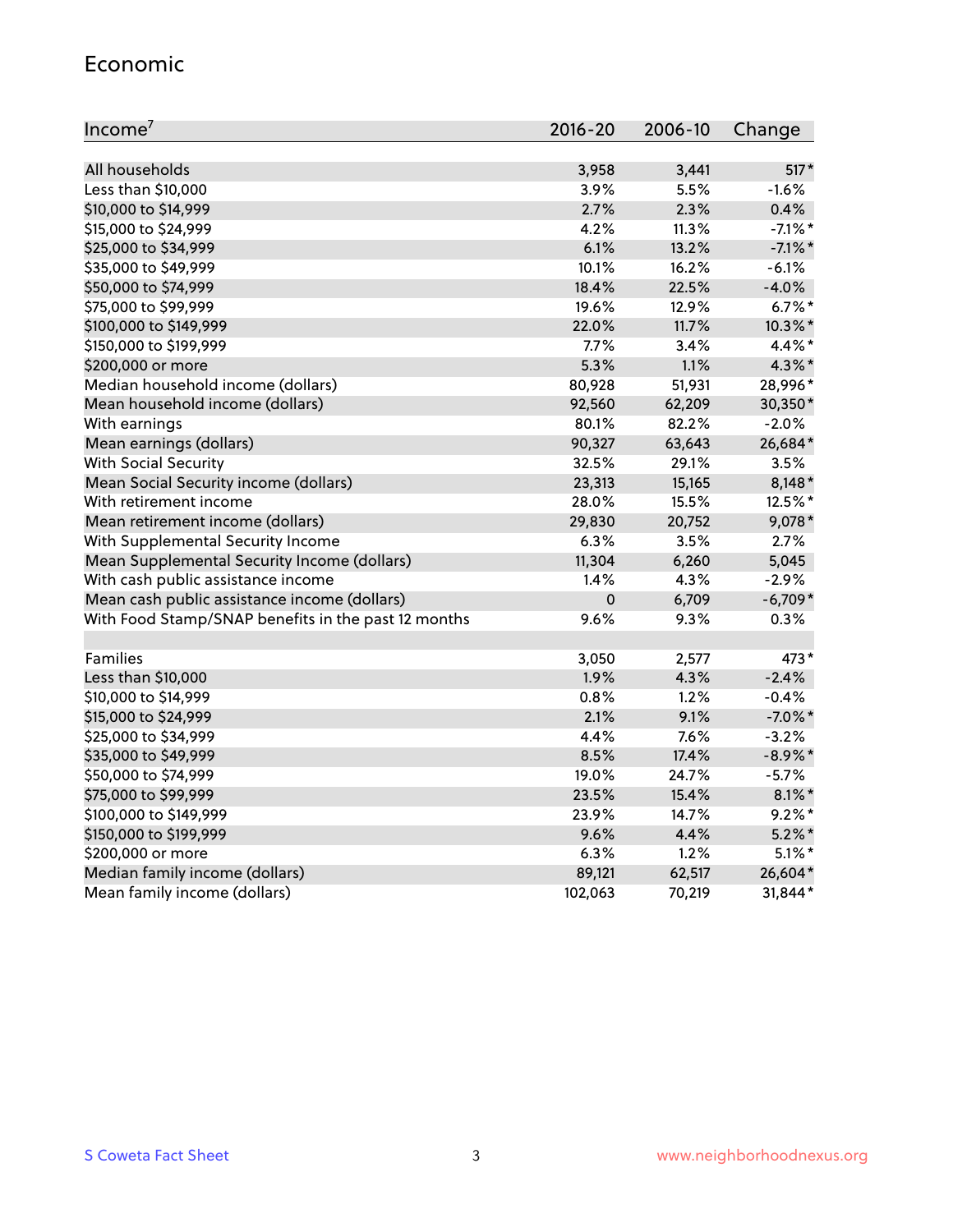### Economic, continued...

| Income, continued <sup>8</sup>                                        | $2016 - 20$ | 2006-10 | Change     |
|-----------------------------------------------------------------------|-------------|---------|------------|
|                                                                       |             |         |            |
| Nonfamily households                                                  | 908         | 864     | 44         |
| Median nonfamily income (dollars)                                     | 39,569      | 32,147  | $7,422*$   |
| Mean nonfamily income (dollars)                                       | 56,409      | 35,496  | 20,913*    |
| Median earnings for workers (dollars)                                 | 40,683      | 33,013  | 7,670*     |
| Median earnings for male full-time, year-round workers<br>(dollars)   | 52,357      | 45,969  | 6,387*     |
| Median earnings for female full-time, year-round workers<br>(dollars) | 46,729      | 36,123  | 10,606*    |
| Per capita income (dollars)                                           | 34,044      | 21,866  | 12,178 *   |
| Families and People Below Poverty Level <sup>9</sup>                  | 2016-20     | 2006-10 | Change     |
|                                                                       |             |         |            |
| <b>All families</b>                                                   | 3.1%        | 10.9%   | $-7.7%$ *  |
| With related children under 18 years                                  | 6.2%        | 9.3%    | $-3.2%$    |
| With related children under 5 years only                              | 13.0%       | 8.0%    | 5.0%       |
| Married couple families                                               | 1.8%        | 6.0%    | $-4.2%$    |
| With related children under 18 years                                  | 2.7%        | 5.5%    | $-2.8%$    |
| With related children under 5 years only                              | 0.0%        | 2.4%    | $-2.4%$    |
| Families with female householder, no husband present                  | 10.6%       | 30.2%   | $-19.7%$   |
| With related children under 18 years                                  | 17.7%       | 21.2%   | $-3.5%$    |
| With related children under 5 years only                              | 65.9%       | 27.8%   | 38.1%      |
| All people                                                            | 6.3%        | 12.5%   | $-6.2%$    |
| Under 18 years                                                        | 6.6%        | 13.8%   | $-7.2%$    |
| Related children under 18 years                                       | 5.9%        | 13.9%   | $-8.0%$    |
| Related children under 5 years                                        | 11.7%       | 12.4%   | $-0.7%$    |
| Related children 5 to 17 years                                        | 3.6%        | 14.3%   | $-10.8%$   |
| 18 years and over                                                     | 6.2%        | 12.0%   | $-5.8%$    |
| 18 to 64 years                                                        | 6.1%        | 11.2%   | $-5.1%$    |
| 65 years and over                                                     | 6.8%        | 17.2%   | $-10.3%$   |
| People in families                                                    | 3.2%        | 10.8%   | $-7.6%$ *  |
| Unrelated individuals 15 years and over                               | 28.4%       | 24.9%   | 3.5%       |
|                                                                       |             |         |            |
| Non-Hispanic white people                                             | 6.0%        | 8.0%    | $-2.0%$    |
| Black or African-American people                                      | 9.0%        | 23.1%   | $-14.1%$   |
| Asian people                                                          | $0.0\%$     | $0.0\%$ | 0.0%       |
| Hispanic or Latino people                                             | 0.0%        | 55.5%   | $-55.5%$ * |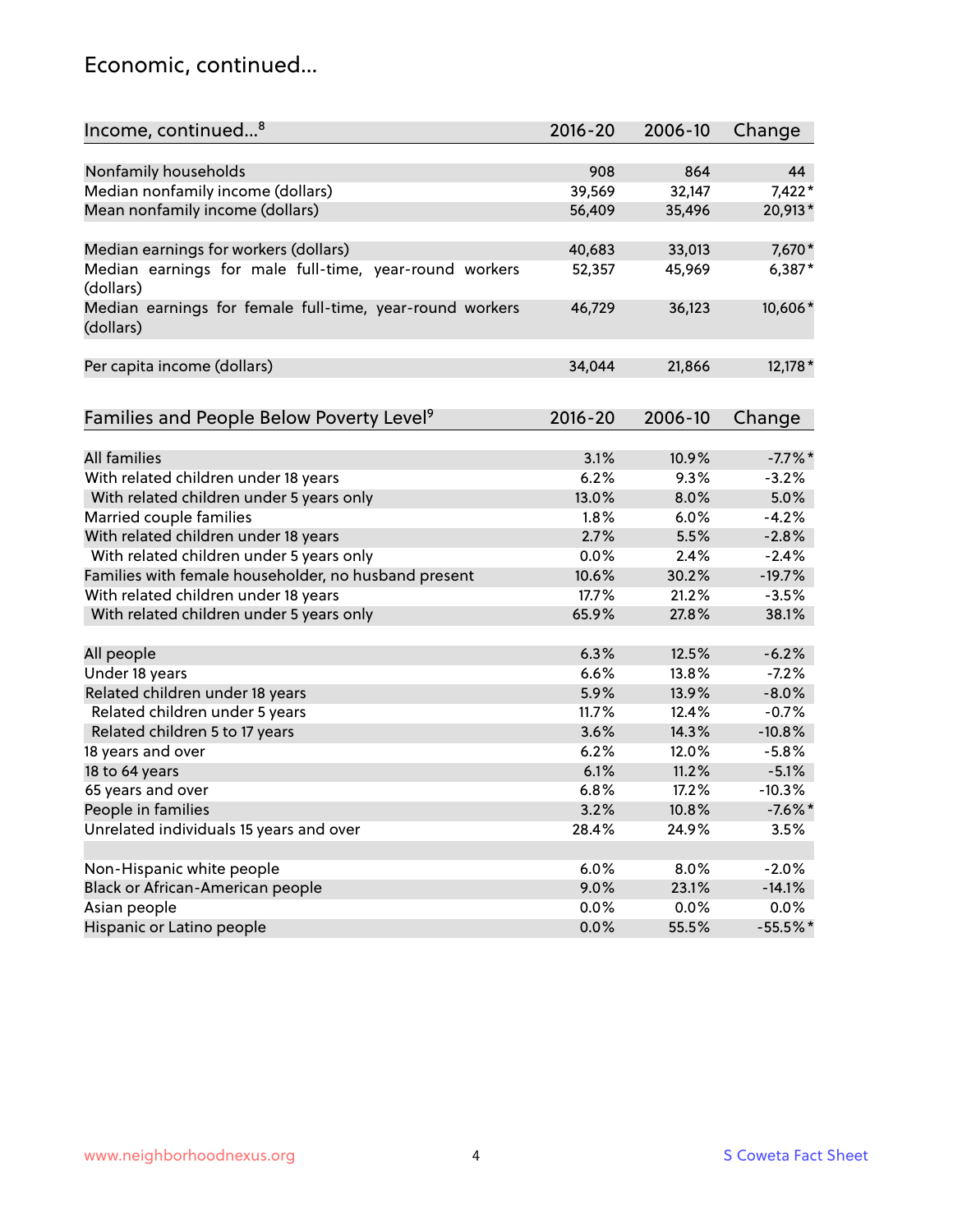# Employment

| Employment Status <sup>10</sup>                                             | $2016 - 20$ | 2006-10 | Change   |
|-----------------------------------------------------------------------------|-------------|---------|----------|
|                                                                             |             |         |          |
| Population 16 years and over                                                | 8,760       | 7,374   | 1,386*   |
| In labor force                                                              | 62.6%       | 65.4%   | $-2.9%$  |
| Civilian labor force                                                        | 62.4%       | 65.4%   | $-3.0%$  |
| Employed                                                                    | 59.9%       | 58.7%   | 1.2%     |
| Unemployed                                                                  | 2.5%        | 6.7%    | $-4.2%$  |
| <b>Armed Forces</b>                                                         | 0.1%        | 0.0%    | 0.1%     |
| Not in labor force                                                          | 37.4%       | 34.6%   | 2.9%     |
|                                                                             |             |         |          |
| Civilian labor force                                                        | 5,469       | 4,825   | 644      |
| <b>Unemployment Rate</b>                                                    | 4.0%        | 10.3%   | $-6.3%$  |
| Females 16 years and over                                                   | 4,396       | 4,143   | 253      |
| In labor force                                                              | 54.8%       | 60.5%   | $-5.8%$  |
| Civilian labor force                                                        | 54.8%       | 60.5%   | $-5.8%$  |
| Employed                                                                    | 52.0%       | 53.7%   | $-1.7%$  |
|                                                                             |             |         |          |
| Own children of the householder under 6 years                               | 729         | 703     | 26       |
| All parents in family in labor force                                        | 49.8%       | 66.3%   | $-16.5%$ |
|                                                                             |             |         |          |
| Own children of the householder 6 to 17 years                               | 1,407       | 1,914   | $-507*$  |
| All parents in family in labor force                                        | 57.4%       | 70.0%   | $-12.6%$ |
|                                                                             |             |         |          |
| Industry <sup>11</sup>                                                      | $2016 - 20$ | 2006-10 | Change   |
|                                                                             |             |         |          |
| Civilian employed population 16 years and over                              | 5,251       | 4,330   | $921*$   |
| Agriculture, forestry, fishing and hunting, and mining                      | 0.8%        | 1.2%    | $-0.4%$  |
| Construction                                                                | 12.2%       | 8.6%    | 3.5%     |
| Manufacturing                                                               | 13.3%       | 15.0%   | $-1.7%$  |
| Wholesale trade                                                             | 2.0%        | 2.5%    | $-0.5%$  |
| Retail trade                                                                | 12.3%       | 10.9%   | 1.4%     |
| Transportation and warehousing, and utilities<br>Information                | 11.0%       | 10.9%   | 0.1%     |
|                                                                             | 0.9%        | 2.6%    | $-1.7%$  |
| Finance and insurance, and real estate and rental and leasing               | 3.4%        | 5.3%    | $-1.9%$  |
| Professional, scientific, and management, and administrative                | 11.1%       | 12.1%   | $-1.0%$  |
| and waste management services                                               |             |         |          |
| Educational services, and health care and social assistance                 | 15.6%       | 12.9%   | 2.7%     |
| Arts, entertainment, and recreation, and accommodation and<br>food services | 7.4%        | 9.4%    | $-2.0%$  |
| Other services, except public administration                                | 3.7%        | 4.3%    | $-0.7%$  |
| Public administration                                                       | 6.4%        | 4.2%    | 2.1%     |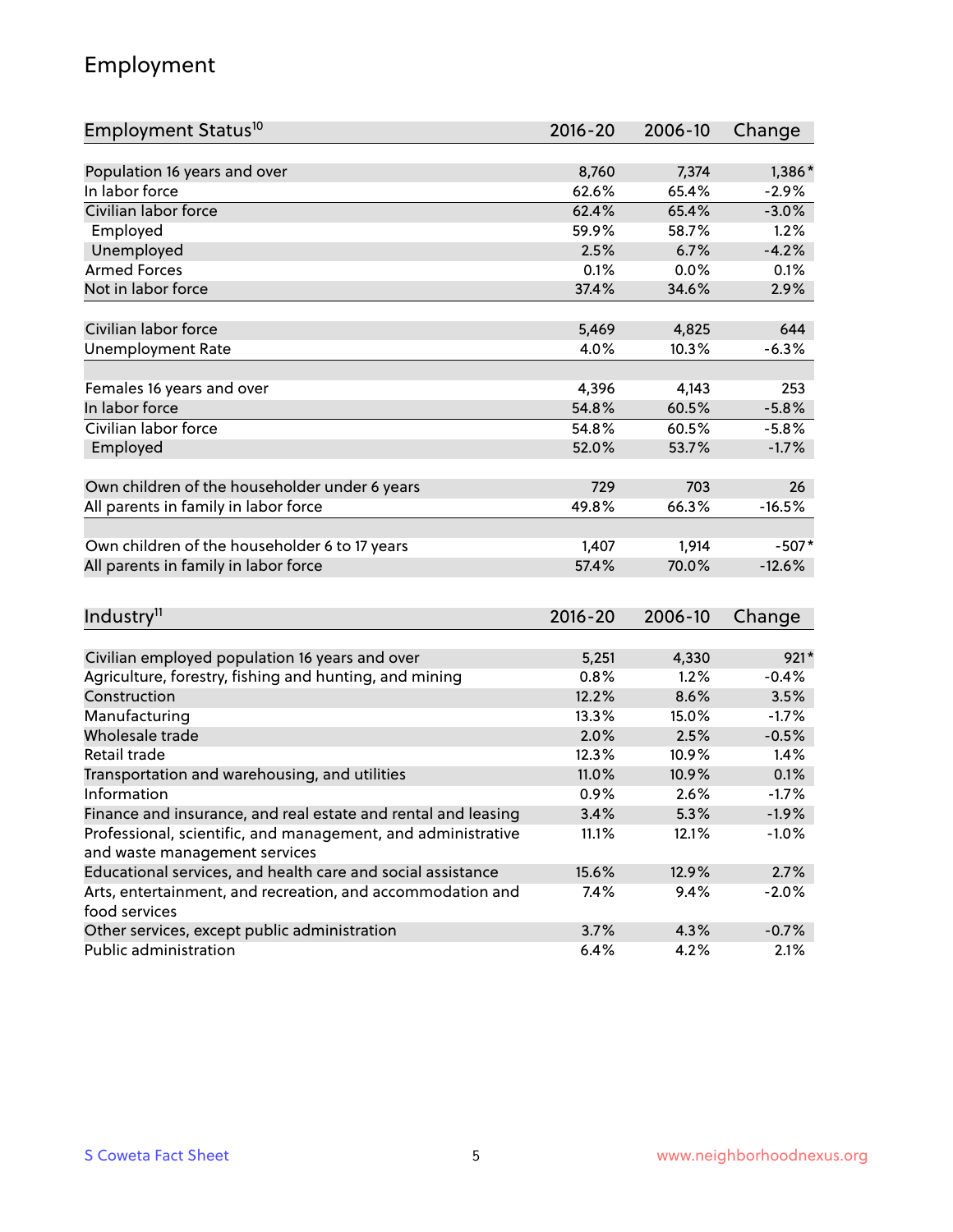# Employment, continued...

| Occupation <sup>12</sup>                                     | $2016 - 20$ | 2006-10 | Change   |
|--------------------------------------------------------------|-------------|---------|----------|
| Civilian employed population 16 years and over               | 5,251       | 4,330   | $921*$   |
| Management, business, science, and arts occupations          | 31.0%       | 28.1%   | 3.0%     |
| Service occupations                                          | 13.6%       | 15.5%   | $-1.9%$  |
| Sales and office occupations                                 | 21.9%       | 25.3%   | $-3.4%$  |
| Natural<br>and<br>resources,<br>construction,<br>maintenance | 13.5%       | 14.7%   | $-1.2%$  |
| occupations                                                  |             |         |          |
| Production, transportation, and material moving occupations  | 20.1%       | 16.4%   | 3.6%     |
| Class of Worker <sup>13</sup>                                | $2016 - 20$ | 2006-10 | Change   |
| Civilian employed population 16 years and over               | 5,251       | 4,330   | $921*$   |
| Private wage and salary workers                              | 78.8%       | 79.0%   | $-0.2%$  |
| Government workers                                           | 16.0%       | 12.1%   | 3.9%     |
|                                                              | 5.2%        | 8.8%    | $-3.6%$  |
| Self-employed in own not incorporated business workers       | 0.0%        | 0.1%    | $-0.1%$  |
| Unpaid family workers                                        |             |         |          |
| Job Flows <sup>14</sup>                                      | 2019        | 2010    | Change   |
|                                                              |             |         |          |
| Total Jobs in district                                       | 1,264       | 958     | 306      |
| Held by residents of district                                | 13.8%       | 15.4%   | $-1.6%$  |
| Held by non-residents of district                            | 86.2%       | 84.6%   | 1.6%     |
| Jobs by Industry Sector <sup>15</sup>                        | 2019        | 2010    | Change   |
| Total Jobs in district                                       | 1,264       | 958     | 306      |
| Goods Producing sectors                                      | 23.3%       | 23.7%   | $-0.4%$  |
| Trade, Transportation, and Utilities sectors                 | 16.8%       | 19.3%   | $-2.5%$  |
| <b>All Other Services sectors</b>                            | 60.0%       | 57.0%   | 3.0%     |
|                                                              |             |         |          |
| Total Jobs in district held by district residents            | 175         | 148     | 27       |
| <b>Goods Producing sectors</b>                               | 40.0%       | 37.8%   | 2.2%     |
| Trade, Transportation, and Utilities sectors                 | 13.7%       | 21.6%   | $-7.9%$  |
| All Other Services sectors                                   | 46.3%       | 40.5%   | 5.7%     |
|                                                              |             |         |          |
| Jobs by Earnings <sup>16</sup>                               | 2019        | 2010    | Change   |
| Total Jobs in district                                       | 1,264       | 958     | 306      |
| Jobs with earnings \$1250/month or less                      | 21.8%       | 31.0%   | $-9.2%$  |
| Jobs with earnings \$1251/month to \$3333/month              | 36.6%       | 42.5%   | $-5.9%$  |
| Jobs with earnings greater than \$3333/month                 | 41.6%       | 26.5%   | 15.1%    |
|                                                              |             |         |          |
| Total Jobs in district held by district residents            | 175         | 148     | 27       |
| Jobs with earnings \$1250/month or less                      | 16.0%       | 36.5%   | $-20.5%$ |
| Jobs with earnings \$1251/month to \$3333/month              | 37.7%       | 44.6%   | $-6.9%$  |
| Jobs with earnings greater than \$3333/month                 | 46.3%       | 18.9%   | 27.4%    |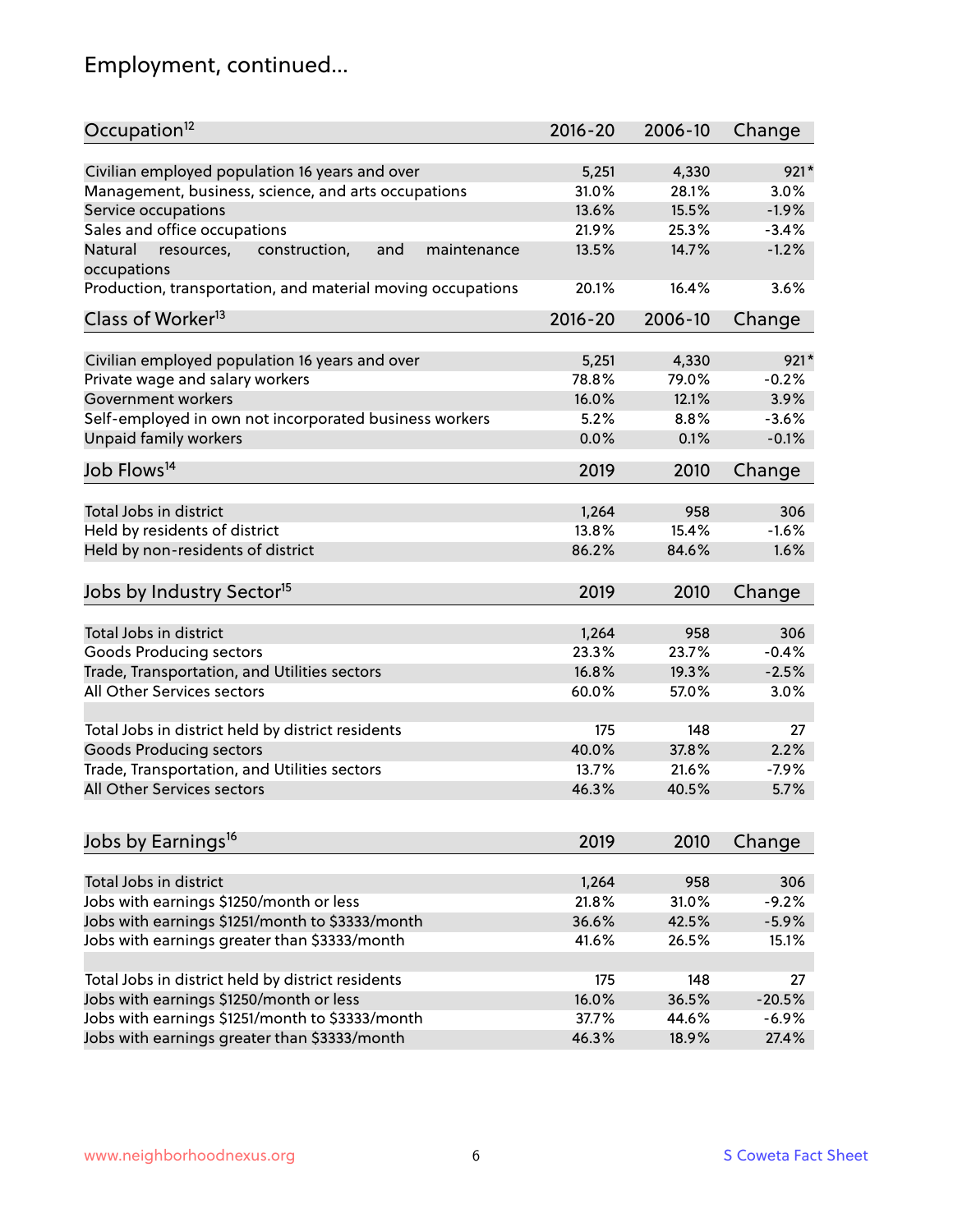# Employment, continued...

| Jobs by Age of Worker <sup>17</sup>               | 2019  | 2010     | Change   |
|---------------------------------------------------|-------|----------|----------|
|                                                   |       |          |          |
| Total Jobs in district                            | 1,264 | 958      | 306      |
| Jobs with workers age 29 or younger               | 24.5% | $16.9\%$ | 7.6%     |
| Jobs with workers age 30 to 54                    | 53.6% | 65.1%    | $-11.5%$ |
| Jobs with workers age 55 or older                 | 21.8% | 18.0%    | 3.9%     |
|                                                   |       |          |          |
| Total Jobs in district held by district residents | 175   | 148      | 27       |
| Jobs with workers age 29 or younger               | 18.3% | 8.1%     | 10.2%    |
| Jobs with workers age 30 to 54                    | 57.7% | 66.2%    | $-8.5%$  |
| Jobs with workers age 55 or older                 | 24.0% | 25.7%    | $-1.7%$  |

#### Education

| School Enrollment <sup>18</sup>                | $2016 - 20$ | 2006-10 | Change      |
|------------------------------------------------|-------------|---------|-------------|
|                                                |             |         |             |
| Population 3 years and over enrolled in school | 2,279       | 2,572   | $-293$      |
| Nursery school, preschool                      | 7.2%        | 6.3%    | 0.9%        |
| Kindergarten                                   | 4.3%        | 2.4%    | $1.8\%$     |
| Elementary school (grades 1-8)                 | 44.1%       | 57.4%   | $-13.3\%$ * |
| High school (grades 9-12)                      | 24.7%       | 25.9%   | $-1.2%$     |
| College or graduate school                     | 19.7%       | 8.0%    | $11.7\%$ *  |
| Educational Attainment <sup>19</sup>           | $2016 - 20$ | 2006-10 | Change      |
|                                                |             |         |             |
| Population 25 years and over                   | 7,479       | 6,161   | $1,318*$    |
| Less than 9th grade                            | 1.5%        | 8.5%    | $-7.0\%$    |
| 9th to 12th grade, no diploma                  | 8.5%        | 9.8%    | $-1.3%$     |
| High school graduate (includes equivalency)    | 38.2%       | 38.8%   | $-0.6%$     |
| Some college, no degree                        | 22.6%       | 20.8%   | 1.9%        |
| Associate's degree                             | 8.2%        | 7.6%    | 0.5%        |
| Bachelor's degree                              | 15.7%       | 9.7%    | $6.1\%$ *   |
| Graduate or professional degree                | 5.2%        | 4.9%    | 0.3%        |
|                                                |             |         |             |
| Percent high school graduate or higher         | 89.9%       | 81.7%   | 8.2%        |
| Percent bachelor's degree or higher            | 21.0%       | 14.6%   | 6.4%        |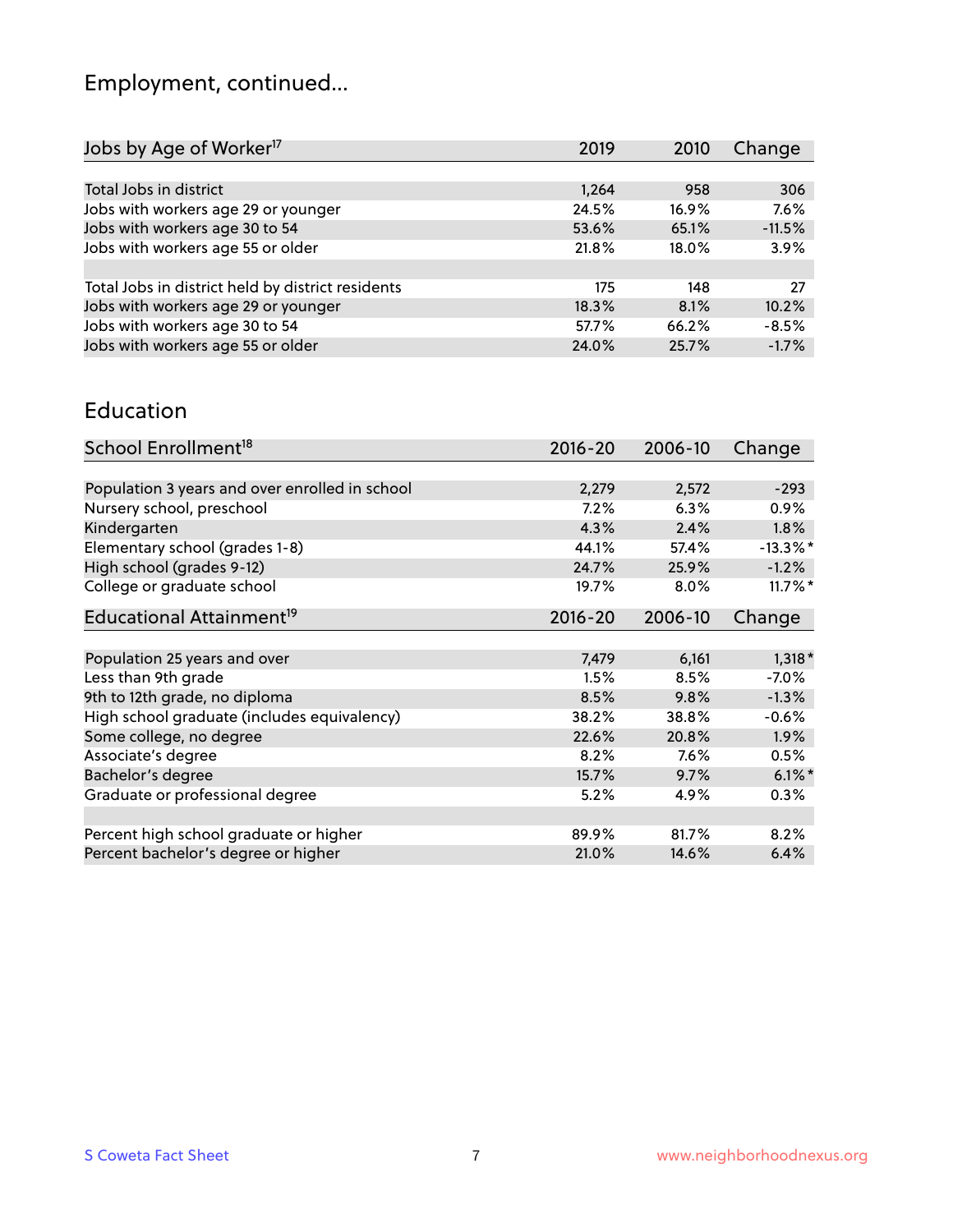### Housing

| Households by Type <sup>20</sup>                     | 2016-20     | 2006-10 | Change    |
|------------------------------------------------------|-------------|---------|-----------|
|                                                      |             |         |           |
| <b>Total households</b>                              | 3,958       | 3,441   | $517*$    |
| Family households (families)                         | 77.1%       | 74.9%   | 2.2%      |
| With own children under 18 years                     | 27.6%       | 37.2%   | $-9.6%$ * |
| Married-couple family                                | 61.5%       | 55.6%   | 5.9%      |
| With own children of the householder under 18 years  | 21.3%       | 27.0%   | $-5.7%$   |
| Male householder, no wife present, family            | 3.1%        | 3.3%    | $-0.2%$   |
| With own children of the householder under 18 years  | 0.5%        | 1.7%    | $-1.3%$   |
| Female householder, no husband present, family       | 12.4%       | 16.0%   | $-3.5%$   |
| With own children of the householder under 18 years  | 5.9%        | 8.5%    | $-2.6%$   |
| Nonfamily households                                 | 22.9%       | 25.1%   | $-2.2%$   |
| Householder living alone                             | 17.3%       | 20.4%   | $-3.2%$   |
| 65 years and over                                    | 7.8%        | 7.2%    | 0.6%      |
|                                                      |             |         |           |
| Households with one or more people under 18 years    | 32.7%       | 42.4%   | $-9.7%$ * |
| Households with one or more people 65 years and over | 28.3%       | 21.5%   | $6.8\%$ * |
| Average household size                               | 2.72        | 2.86    | $-0.14*$  |
| Average family size                                  | 3.09        | 3.31    | $-0.22$   |
|                                                      |             |         |           |
| Housing Occupancy <sup>21</sup>                      | 2016-20     | 2006-10 | Change    |
| Total housing units                                  | 4,276       | 3,770   | 506*      |
| Occupied housing units                               | 92.6%       | 91.3%   | 1.3%      |
| Vacant housing units                                 | 7.4%        | 8.7%    | $-1.3%$   |
|                                                      |             |         |           |
| Homeowner vacancy rate                               | 0.7         | 1.3     | $-0.6$    |
| Rental vacancy rate                                  | 2.4         | 22.5    | $-20.0*$  |
|                                                      |             |         |           |
| Units in Structure <sup>22</sup>                     | $2016 - 20$ | 2006-10 | Change    |
| Total housing units                                  | 4,276       | 3,770   | $506*$    |
| 1-unit, detached                                     | 92.2%       | 90.6%   | 1.6%      |
| 1-unit, attached                                     | $0.0\%$     | 0.2%    | $-0.2%$   |
| 2 units                                              | 1.0%        | 0.3%    | 0.7%      |
| 3 or 4 units                                         | 0.0%        | 0.0%    | 0.0%      |
| 5 to 9 units                                         | 0.1%        | 0.0%    | 0.1%      |
| 10 to 19 units                                       | 0.4%        |         |           |
|                                                      |             | 0.0%    | 0.4%      |
| 20 or more units                                     | 0.0%        | 0.4%    | $-0.4%$   |
| Mobile home                                          | 6.2%        | 8.4%    | $-2.1%$   |
| Boat, RV, van, etc.                                  | 0.0%        | 0.0%    | $0.0\%$   |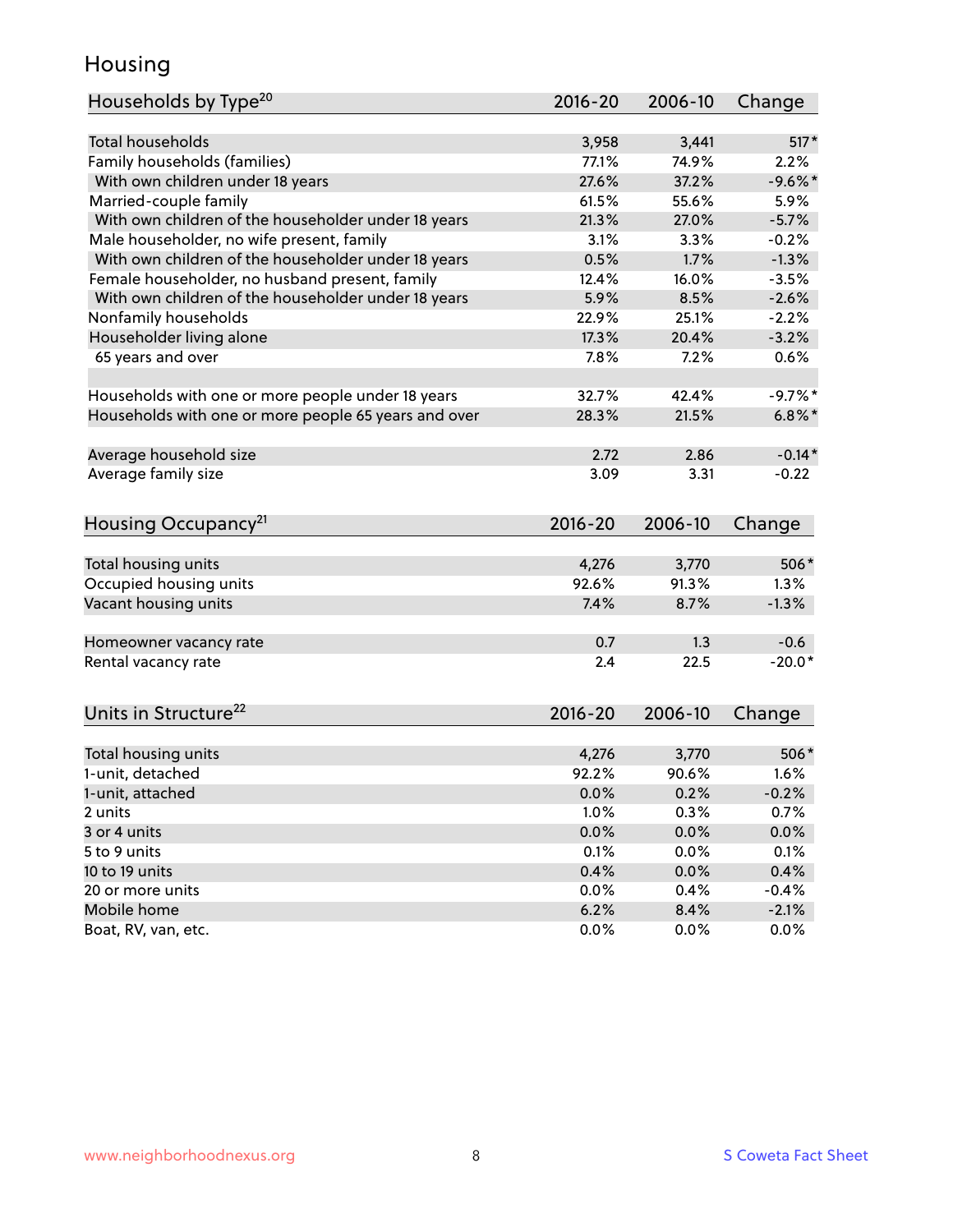# Housing, Continued...

| Year Structure Built <sup>23</sup>             | 2016-20     | 2006-10 | Change      |
|------------------------------------------------|-------------|---------|-------------|
| Total housing units                            | 4,276       | 3,770   | 506*        |
| Built 2014 or later                            | 4.6%        | (X)     | (X)         |
| Built 2010 to 2013                             | 1.6%        | (X)     | (X)         |
| Built 2000 to 2009                             | 32.5%       | 29.4%   | 3.1%        |
| Built 1990 to 1999                             | 19.1%       | 12.7%   | $6.5%$ *    |
| Built 1980 to 1989                             | 14.7%       | 17.6%   | $-2.9%$     |
| Built 1970 to 1979                             | 8.1%        | 10.6%   | $-2.4%$     |
| Built 1960 to 1969                             | 7.7%        | 8.9%    | $-1.2%$     |
| Built 1950 to 1959                             | 5.9%        | 5.1%    | 0.8%        |
| Built 1940 to 1949                             | 1.3%        | 5.5%    | $-4.2%$     |
| Built 1939 or earlier                          | 4.4%        | 10.2%   | $-5.8\%$ *  |
|                                                |             |         |             |
| Housing Tenure <sup>24</sup>                   | $2016 - 20$ | 2006-10 | Change      |
| Occupied housing units                         | 3,958       | 3,441   | $517*$      |
| Owner-occupied                                 | 79.6%       | 81.6%   | $-2.1%$     |
| Renter-occupied                                | 20.4%       | 18.4%   | 2.1%        |
| Average household size of owner-occupied unit  | 2.69        | 2.90    | $-0.21*$    |
| Average household size of renter-occupied unit | 2.84        | 2.65    | 0.18        |
| Residence 1 Year Ago <sup>25</sup>             | $2016 - 20$ | 2006-10 | Change      |
| Population 1 year and over                     | 10,679      | 9,691   | 988*        |
| Same house                                     | 88.8%       | 90.9%   | $-2.1%$     |
| Different house in the U.S.                    | 11.1%       | 8.9%    | 2.3%        |
| Same county                                    | 6.6%        | 5.6%    | 1.0%        |
| Different county                               | 4.5%        | 3.3%    | 1.3%        |
| Same state                                     | 3.4%        | 3.0%    | 0.4%        |
| Different state                                | 1.1%        | 0.3%    | 0.9%        |
| Abroad                                         | 0.0%        | 0.3%    | $-0.2%$     |
| Value of Housing Unit <sup>26</sup>            | 2016-20     | 2006-10 | Change      |
|                                                |             |         |             |
| Owner-occupied units                           | 3,149       | 2,809   | 340*        |
| Less than \$50,000                             | 2.9%        | 2.1%    | 0.8%        |
| \$50,000 to \$99,999                           | 9.6%        | 17.9%   | $-8.3\%$ *  |
| \$100,000 to \$149,999                         | 14.5%       | 39.8%   | $-25.3\%$ * |
| \$150,000 to \$199,999                         | 25.9%       | 14.5%   | $11.5\%$ *  |
| \$200,000 to \$299,999                         | 22.3%       | 11.9%   | 10.4%*      |
| \$300,000 to \$499,999                         | 19.3%       | 10.5%   | $8.8\%$ *   |
| \$500,000 to \$999,999                         | 4.9%        | 0.2%    | 4.6%        |
| \$1,000,000 or more                            | 0.7%        | 3.2%    | $-2.6%$     |
| Median (dollars)                               | 192,382     | 133,524 | 58,858*     |
| Mortgage Status <sup>27</sup>                  | $2016 - 20$ | 2006-10 | Change      |
| Owner-occupied units                           | 3,149       | 2,809   | 340*        |
| Housing units with a mortgage                  | 74.1%       | 68.0%   | 6.1%        |
| Housing units without a mortgage               | 25.9%       | 32.0%   | $-6.1%$     |
|                                                |             |         |             |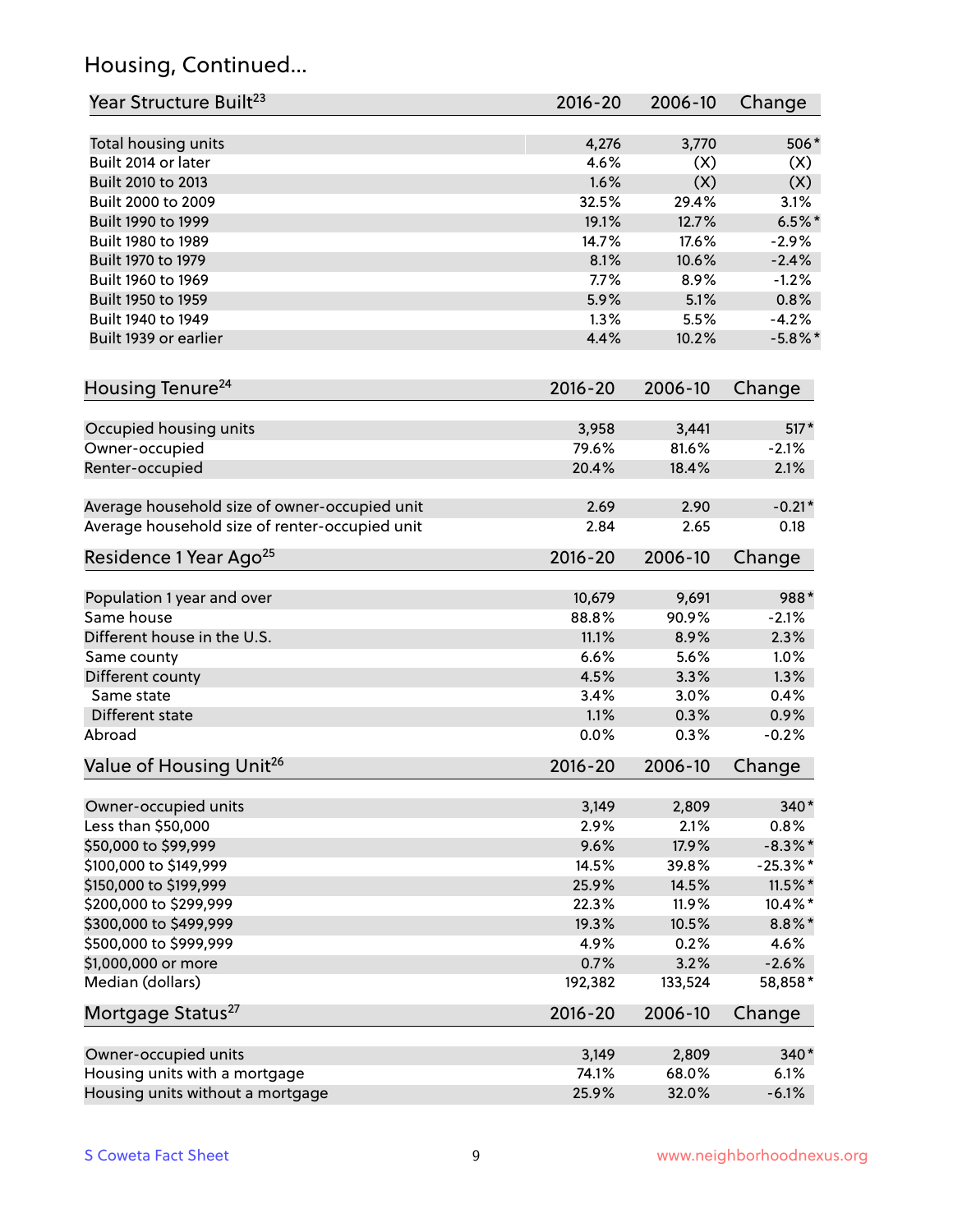# Housing, Continued...

| Selected Monthly Owner Costs <sup>28</sup>                                            | 2016-20     | 2006-10        | Change       |
|---------------------------------------------------------------------------------------|-------------|----------------|--------------|
| Housing units with a mortgage                                                         | 2,334       | 1,911          | 423*         |
| Less than \$300                                                                       | 0.5%        | 0.0%           | 0.5%         |
| \$300 to \$499                                                                        | 1.2%        | 0.1%           | 1.1%         |
| \$500 to \$999                                                                        | 17.6%       | 28.4%          | $-10.8\%$ *  |
| \$1,000 to \$1,499                                                                    | 42.5%       | 45.7%          | $-3.2%$      |
| \$1,500 to \$1,999                                                                    | 15.9%       | 11.6%          | 4.4%         |
| \$2,000 to \$2,999                                                                    | 16.9%       | 10.7%          | 6.2%         |
| \$3,000 or more                                                                       | 5.3%        | 3.5%           | 1.9%         |
| Median (dollars)                                                                      | 1,370       | 1,170          | $200*$       |
|                                                                                       |             |                |              |
| Housing units without a mortgage                                                      | 815         | 898            | $-83$        |
| Less than \$150                                                                       | 0.0%        | 2.9%           | $-2.9%$      |
| \$150 to \$249                                                                        | 15.5%       | 20.4%          | $-4.9%$      |
| \$250 to \$349                                                                        | 15.5%       | 24.3%          | $-8.8%$      |
| \$350 to \$499                                                                        | 35.7%       | 34.2%          | 1.5%         |
| \$500 to \$699                                                                        | 23.3%       | 15.4%          | 7.9%         |
| \$700 or more                                                                         | 10.1%       | 2.9%           | 7.2%         |
| Median (dollars)                                                                      | 419         | 356            | $63*$        |
| Selected Monthly Owner Costs as a Percentage of<br>Household Income <sup>29</sup>     | $2016 - 20$ | 2006-10        | Change       |
| Housing units with a mortgage (excluding units where<br>SMOCAPI cannot be computed)   | 2,334       | 1,911          | 423*         |
| Less than 20.0 percent                                                                | 51.0%       | 35.2%          | 15.9%*       |
| 20.0 to 24.9 percent                                                                  | 16.7%       | 19.0%          | $-2.3%$      |
| 25.0 to 29.9 percent                                                                  | 11.3%       | 17.0%          | $-5.7%$      |
| 30.0 to 34.9 percent                                                                  | 1.5%        | 4.4%           | $-2.9%$      |
| 35.0 percent or more                                                                  | 19.5%       | 24.4%          | $-4.9%$      |
| Not computed                                                                          | 0           | 0              | 0            |
| Housing unit without a mortgage (excluding units where<br>SMOCAPI cannot be computed) | 807         | 891            | -84          |
| Less than 10.0 percent                                                                | 64.3%       | 39.6%          | 24.7%        |
| 10.0 to 14.9 percent                                                                  | 8.1%        | 25.5%          | $-17.4\%$ *  |
| 15.0 to 19.9 percent                                                                  | 6.2%        | 7.6%           | $-1.4%$      |
| 20.0 to 24.9 percent                                                                  | 6.2%        | 3.6%           | 2.6%         |
| 25.0 to 29.9 percent                                                                  | 3.1%        | 10.3%          | $-7.2%$      |
| 30.0 to 34.9 percent                                                                  | 0.0%        | 0.8%           | $-0.8%$      |
| 35.0 percent or more                                                                  | 12.1%       | 12.6%          | $-0.4%$      |
| Not computed                                                                          | $\bf 8$     | $\overline{7}$ | $\mathbf{1}$ |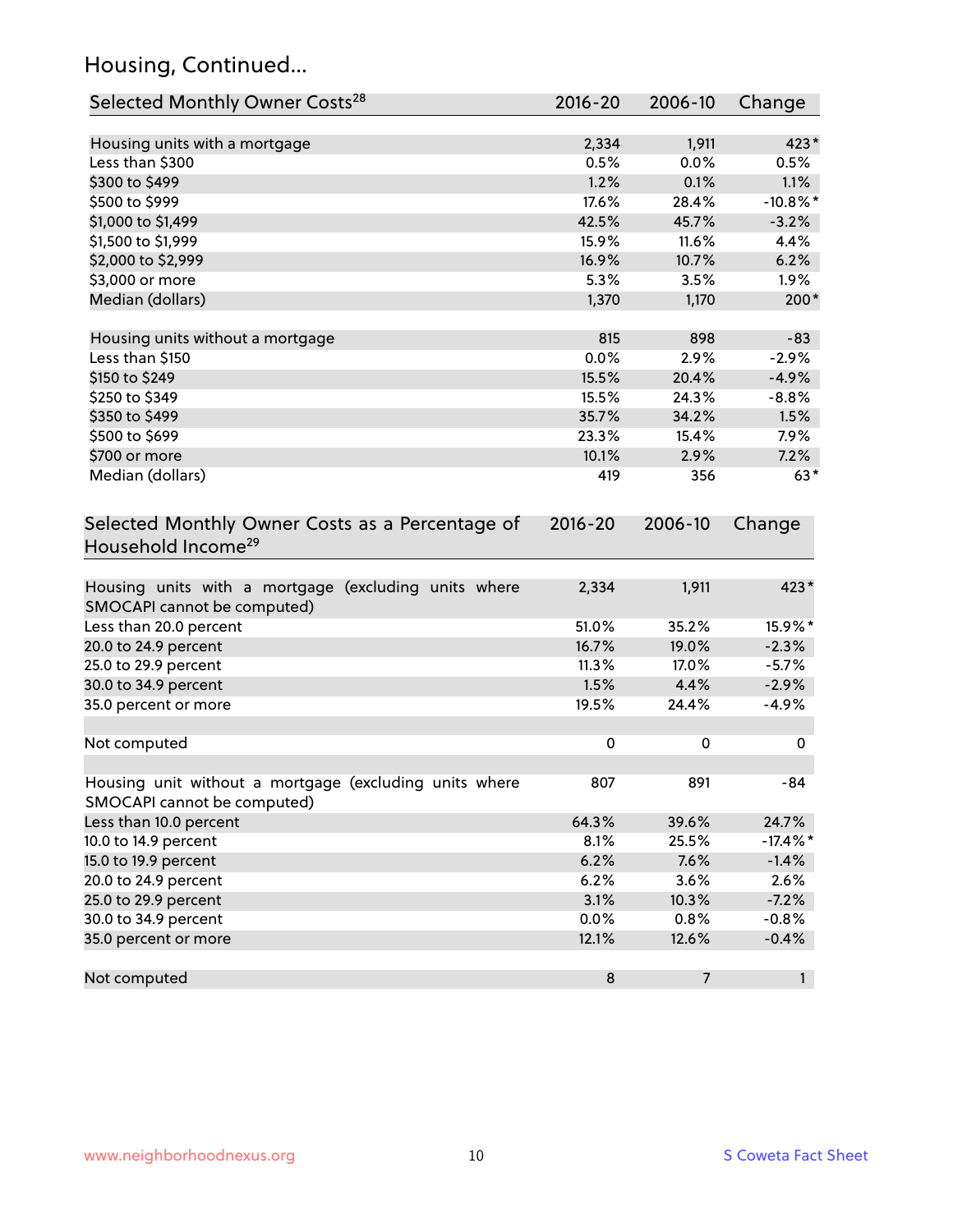# Housing, Continued...

| Gross Rent <sup>30</sup>                                                       | $2016 - 20$ | 2006-10 | Change         |
|--------------------------------------------------------------------------------|-------------|---------|----------------|
| Occupied units paying rent                                                     | 671         | 494     | 177            |
| Less than \$200                                                                | 0.0%        | 0.0%    | 0.0%           |
| \$200 to \$499                                                                 | 4.0%        | 6.1%    | $-2.0%$        |
| \$500 to \$749                                                                 | 14.2%       | 31.4%   | $-17.2%$       |
| \$750 to \$999                                                                 | 24.3%       | 55.3%   | $-31.0%$       |
| \$1,000 to \$1,499                                                             | 48.6%       | 7.3%    | 41.3%          |
| \$1,500 to \$1,999                                                             | 6.6%        | 0.0%    | 6.6%           |
| \$2,000 or more                                                                | 2.4%        | 0.0%    | 2.4%           |
| Median (dollars)                                                               | 1,067       | 904     | $163*$         |
| No rent paid                                                                   | 138         | 138     | $\pmb{0}$      |
| Gross Rent as a Percentage of Household Income <sup>31</sup>                   | $2016 - 20$ | 2006-10 | Change         |
| Occupied units paying rent (excluding units where GRAPI<br>cannot be computed) | 671         | 494     | 177            |
| Less than 15.0 percent                                                         | 26.8%       | 18.6%   | 8.2%           |
| 15.0 to 19.9 percent                                                           | 23.7%       | 13.2%   | 10.5%*         |
| 20.0 to 24.9 percent                                                           | 10.1%       | 4.7%    | 5.5%           |
| 25.0 to 29.9 percent                                                           | 2.7%        | 19.4%   | $-16.8%$       |
| 30.0 to 34.9 percent                                                           | 6.4%        | 2.8%    | $3.6\%$ *      |
| 35.0 percent or more                                                           | 30.3%       | 41.3%   | $-11.0%$       |
| Not computed                                                                   | 138         | 138     | $\overline{0}$ |
| Transportation                                                                 |             |         |                |
| Commuting to Work <sup>32</sup>                                                | 2016-20     | 2006-10 | Change         |
| Workers 16 years and over                                                      | 5,215       | 4,256   | 959*           |
| Car, truck, or van - drove alone                                               | 84.9%       | 80.5%   | 4.5%           |
| Car, truck, or van - carpooled                                                 | 9.0%        | 14.4%   | $-5.4\%$ *     |
| Public transportation (excluding taxicab)                                      | 0.1%        | 1.2%    | $-1.1%$        |
| Walked                                                                         | 0.9%        | 2.0%    | $-1.1%$        |
| Other means                                                                    | 1.6%        | 0.1%    | 1.5%           |
| Worked at home                                                                 | 3.5%        | 1.9%    | 1.7%           |
| Mean travel time to work (minutes)                                             | 32.3        | 34.3    | $-2.0$         |
| Vehicles Available <sup>33</sup>                                               | 2016-20     | 2006-10 | Change         |
| Occupied housing units                                                         | 3,958       | 3,441   | $517*$         |
| No vehicles available                                                          | 4.9%        | 1.7%    | $3.2\%$ *      |
| 1 vehicle available                                                            | 19.5%       | 24.5%   | $-5.0\%$       |
| 2 vehicles available                                                           | 40.7%       | 40.3%   | 0.4%           |
| 3 or more vehicles available                                                   | 34.9%       | 33.5%   | 1.4%           |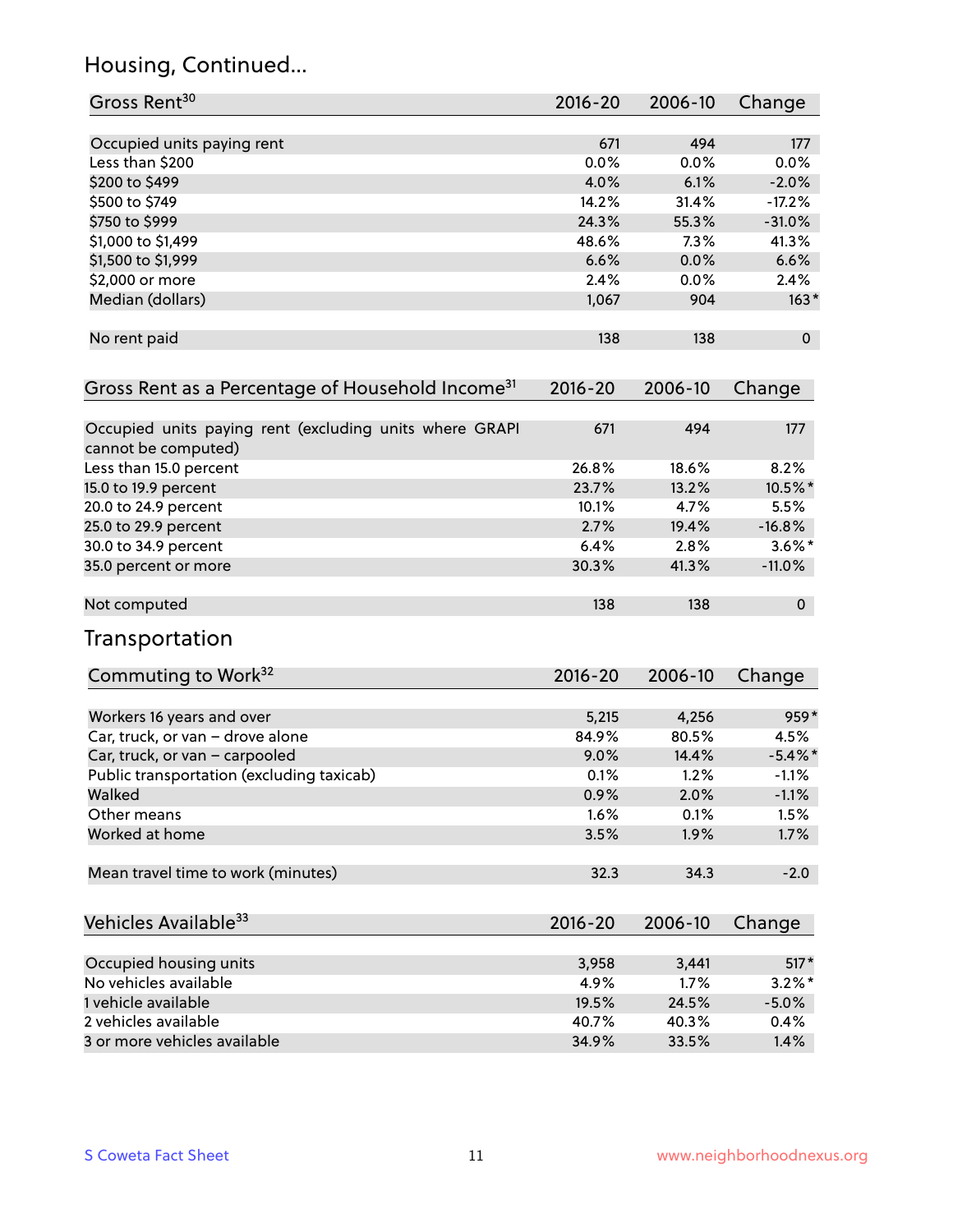#### Health

| Health Insurance coverage <sup>34</sup> | 2016-20 |
|-----------------------------------------|---------|
|-----------------------------------------|---------|

| Civilian Noninstitutionalized Population                | 10,757 |
|---------------------------------------------------------|--------|
| With health insurance coverage                          | 87.0%  |
| With private health insurance coverage                  | 71.4%  |
| With public health coverage                             | 26.8%  |
| No health insurance coverage                            | 13.0%  |
| Civilian Noninstitutionalized Population Under 19 years | 2,411  |
| No health insurance coverage                            | 8.0%   |
| Civilian Noninstitutionalized Population 19 to 64 years | 6,822  |
| In labor force:                                         | 5,017  |
| Employed:                                               | 4,826  |
| With health insurance coverage                          | 86.2%  |
| With private health insurance coverage                  | 83.8%  |
| With public coverage                                    | 4.6%   |
| No health insurance coverage                            | 13.8%  |
| Unemployed:                                             | 191    |
| With health insurance coverage                          | 36.1%  |
| With private health insurance coverage                  | 13.6%  |
| With public coverage                                    | 22.5%  |
| No health insurance coverage                            | 63.9%  |
| Not in labor force:                                     | 1,805  |
| With health insurance coverage                          | 78.0%  |
| With private health insurance coverage                  | 62.2%  |
| With public coverage                                    | 26.0%  |
| No health insurance coverage                            | 22.0%  |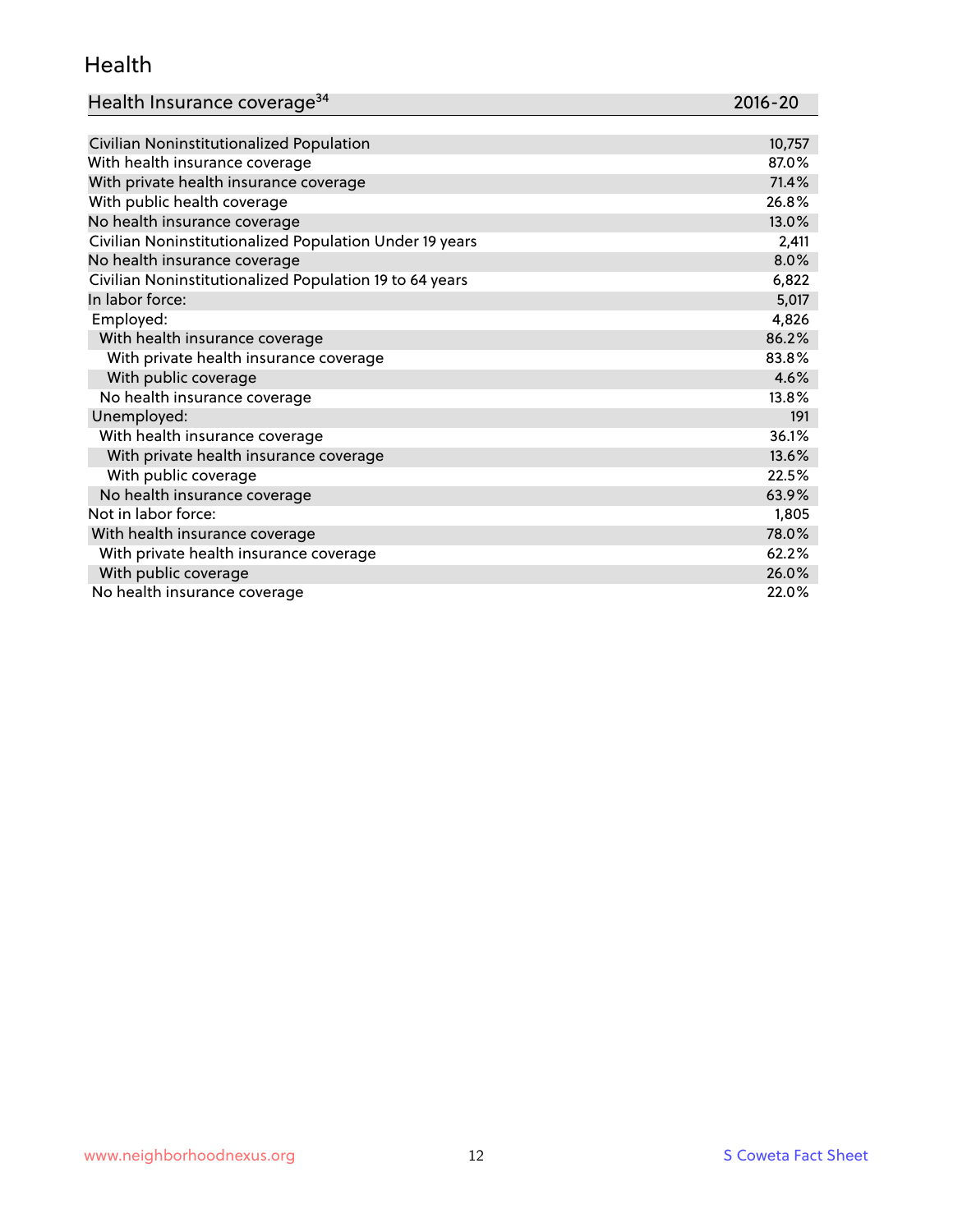# Employment Forecasts

| Forecast Employment by Sector <sup>35</sup>      | 2030     | 2020     | Change   |
|--------------------------------------------------|----------|----------|----------|
|                                                  |          |          |          |
| <b>All Sectors</b>                               | 2,769    | 2,656    | 4.3%     |
| Goods Producing                                  | 331      | 420      | $-21.2%$ |
| Agriculture, forestry, fishing and hunting       | 22       | 18       | 22.2%    |
| Mining                                           | $\Omega$ | $\Omega$ | 0.0%     |
| Construction                                     | 245      | 343      | $-28.6%$ |
| Manufacturing                                    | 64       | 59       | 8.5%     |
| Service Providing                                | 1,070    | 998      | 7.2%     |
| Wholesale trade                                  | 94       | 83       | 13.3%    |
| Retail trade                                     | 902      | 850      | 6.1%     |
| Transportation and warehousing                   | 74       | 65       | 13.8%    |
| <b>Utilities</b>                                 | $\Omega$ | $\Omega$ | 0.0%     |
| Information                                      | 0        | $\Omega$ | 0.0%     |
| <b>Financial activities</b>                      | 127      | 125      | 1.6%     |
| Finance and insurance                            | 49       | 47       | 4.3%     |
| Real estate and rental and leasing               | 78       | 78       | 0.0%     |
| Professional and business services               | 106      | 78       | 35.9%    |
| Professional, scientific, and technical services | 106      | 78       | 35.9%    |
| Management of companies and enterprises          | $\Omega$ | $\Omega$ | 0.0%     |
| <b>Education and health services</b>             | 409      | 317      | 29.0%    |
| <b>Education services</b>                        | 355      | 277      | 28.2%    |
| Health care and social assistance                | 54       | 40       | 35.0%    |
| Leisure and hospitality                          | 172      | 163      | 5.5%     |
| Arts, entertainment, and recreation              | $\Omega$ | $\Omega$ | 0.0%     |
| Accommodation and food services                  | 172      | 163      | 5.5%     |
| Other services, except public administration     | 17       | 19       | $-10.5%$ |
| <b>Public administration</b>                     | 381      | 391      | $-2.6%$  |

# Population Forecasts

| Population Forecasts <sup>36</sup> | 2030   | 2020   | Change |
|------------------------------------|--------|--------|--------|
|                                    |        |        |        |
| <b>Total Population</b>            | 15.436 | 12.188 | 26.6%  |
| <b>Total Households</b>            | 5.821  | 4.499  | 29.4%  |